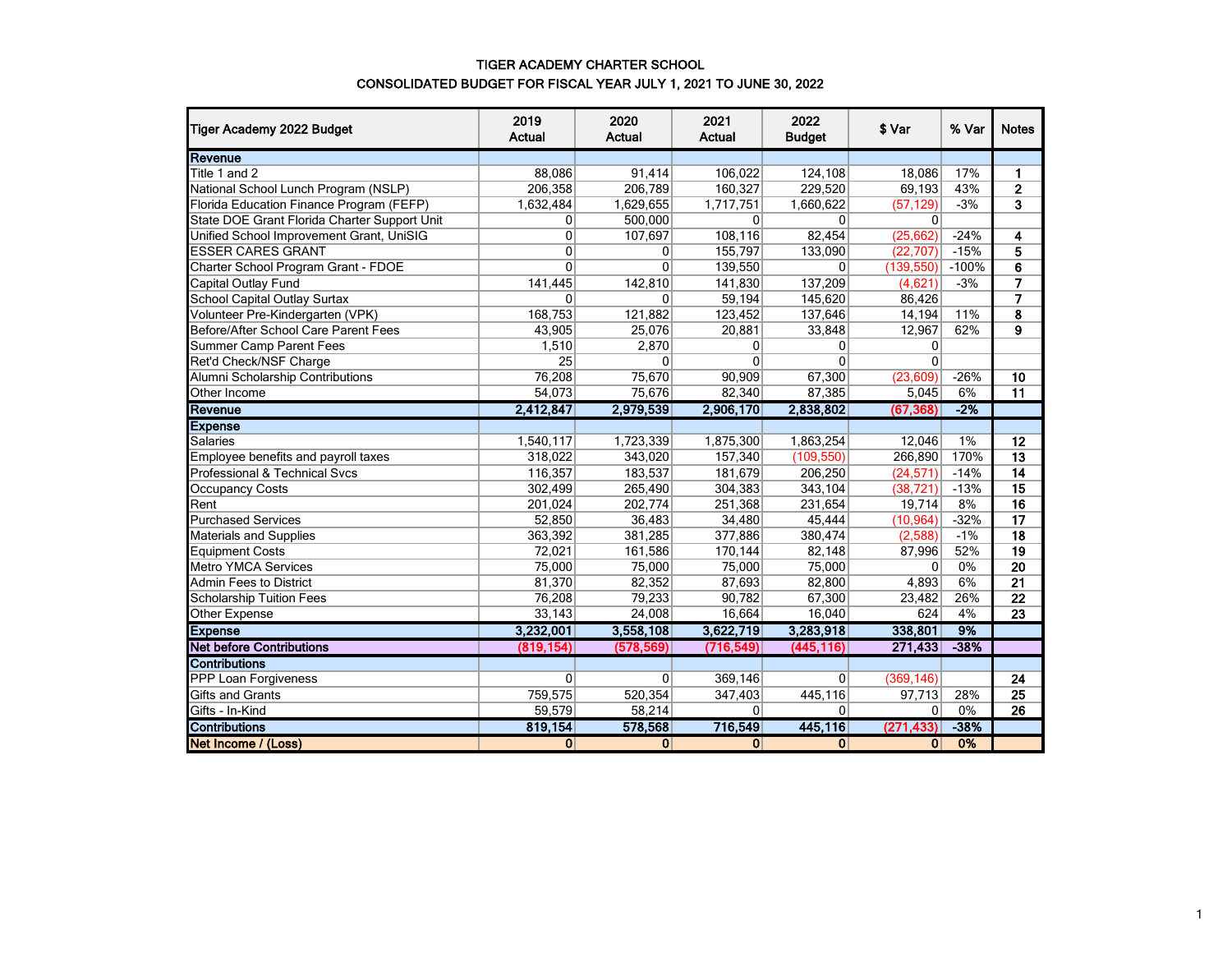# **Enrollment Assumption**

The 2021-2022 budget is based on the following enrollment assumptions:

| $K-3$<br>$4 - 5$ | 144<br>80<br>224 | At capacity<br>10 less than capacity    |
|------------------|------------------|-----------------------------------------|
| <b>VPK</b>       | 32               | 4 less than capacity                    |
| <b>BAS</b>       | 23               | (Before- and after-School Care Program) |

## **Notes**

- **1** Title 1 budget is based on funds that have already been approved for Tiger Academy and the amount budgeted is \$18,086 or 17% more than prior year. Applications for Title 2 and 4 have been submitted and still in the process of approval.
- **2** National School Lunch Program (NSLP) budget is based on actual attendance, and current cost. The budget increased by 43% attributable to more attendance and meals served projected in FY 2022 than FY 2021 due to COVID-19. The budget was based on FY 2019 attendance with a 3% cost increase per meal.
- **3** The Florida Education Finance Program (FEFP) budget assumes K-3 with 144 students at 100% capacity and Grades 4-5 with 80 students or 8% less than capacity. For FY 2022 the FEFP is less than FY 2021 by \$57,129 due to less students enrollment. Last year the FEFP was paid based on projected FTE student enrollment of 228 vs. actual of 211 and the total students budgeted for FY 2022 is 224.
- **4** The Unified School Improvement Grant (UniSIG) awarded funds again to Tiger School in FY 2022 to improve the school's academic performance. The total is \$25,662 or 24% less than prior year.
- **5** The ESSER Grant was awarded again to Tiger School as an emergency relief fund to address the impact of COVID-19. The total amount for FY 2022 is \$22,707 or 15% less in comparison to prior year.
- **6** The Charter School Program (CSP) Grant was awarded in FY 2021 to assist with student remote learning and classroom access in response to COVID-19. Most of the grant's purpose was to fund IT equipment, software and network infrastructure cost. This Grant was only available in FY 2021.
- **7** The Capital Outlay Fund budget in FY2022 is \$137,209 which reflects a decrease of \$4,621 over FY2021 due to a District Local Capital Improvement Tax payment in FY 2021 not expected in FY 2022. Additionally, the School Capital Outlay Surtax budget is \$145,620 which is an increase of \$86,426 over FY 2021 due to FY 2021 reflecting only 6 months of revenue (the last 3 based on an estimate) versus 12 in FY 2022. Tiger will apply these funds, as permitted, to rent expense, cost of premiums for property and casualty insurance necessary to insure the school facilities, and capital improvements. See Note 15 and 16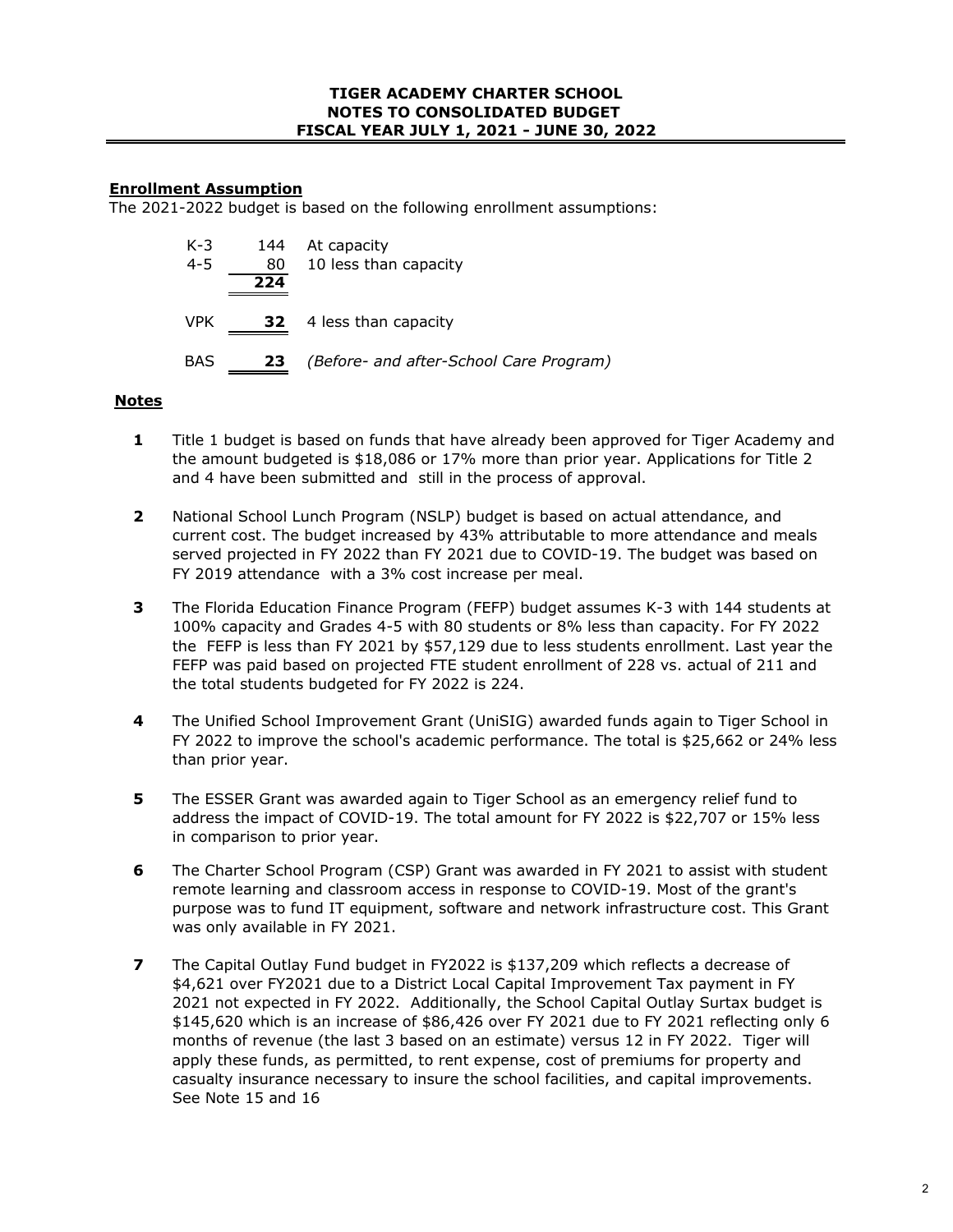## **TIGER ACADEMY CHARTER SCHOOL NOTES TO CONSOLIDATED BUDGET FISCAL YEAR JULY 1, 2021 - JUNE 30, 2022**

- **8** Voluntary Pre-Kindergarten (VPK) includes fees from parents and funding from Early Learning Coalition (ELC). VPK in FY 2022 is budgeted at 32 students or 4 less than capacity and revenue is more than FY 2021 by 11% due to more enrollments projected in the new school year. VPK revenue in 2021 and 2020 were lower in comparison with prior year history due to COVID-19.
- **9** Before and After School Care (BAS) fees are budgeted more than FY 2021 by 62%. Due to COVID-19, BAS was not provided for several months during FY 2021. In FY 2022 BAS is projected to generate \$33,848 based on the average revenue generated pre-COVID-19 and considering less enrollments during the first quarter of the new school year.
- **10** The Alumni Scholarship Contributions represent the funds donated to cover the tuition cost to send Tiger School students to private high schools (such as Bolles & Episcopal). The tuition cost budgeted for FY 2022 is \$67,300 which include 12 scholars at approximately \$5,600 each. See Note 22.
- **11** Other Income includes fees for uniforms, yearbooks, graduation fees, field trips, and other state revenue. The budget is less than FY 2021 by 5% attributable to less revenue from other state sources.
- **12** Salaries for FY 2022 is more than FY 2021 by 1% or \$12,046 attributable to higher staff salaries after implementing the teacher salary increase mandated by the State of Florida. Staff levels to operate the school are adequate and according to best practices in student-teacher classroom ratio.
- **13** Employee benefits and payroll taxes are significantly less than FY 2021 by \$266,890 or 170%. This is attributable to the Employee Retention Tax Credit (ERTC) which is a fully refundable payroll tax credit designed to encourage businesses to retain and compensate employees during periods in which businesses are not fully operational. In 2021 the YMCA became eligible to claim these tax credits for each quarter of 2021. In FY 2022 the ERTC portion assigned to Tiger School is projected to be \$236,000 and \$275,000 respectively, for Q3 and Q4 of 2021.
- **14** Professional and Technical Services increased by \$24,571 or 14% due to more expenses projected in Pre-K resources, speech therapy sessions, legal and recruitment fees and security officer. In FY 2021 the hourly rate for a security officer was drastically increased by the City of Jacksonville. In FY 2022, the school administration is contracting a new security guard agency that offers the same level of service and compliance at a more affordable hourly rate.
- **15** Occupancy cost is \$38,721 or 13% more due to a general increase in utilities, repairs and maintenance attributable to continuing the new cleaning protocols due to COVID-19, new costs associated with the new modular office unit, and a \$25,000 placeholder for capital improvements that can be funded by the increase in Capital Outlay Funding.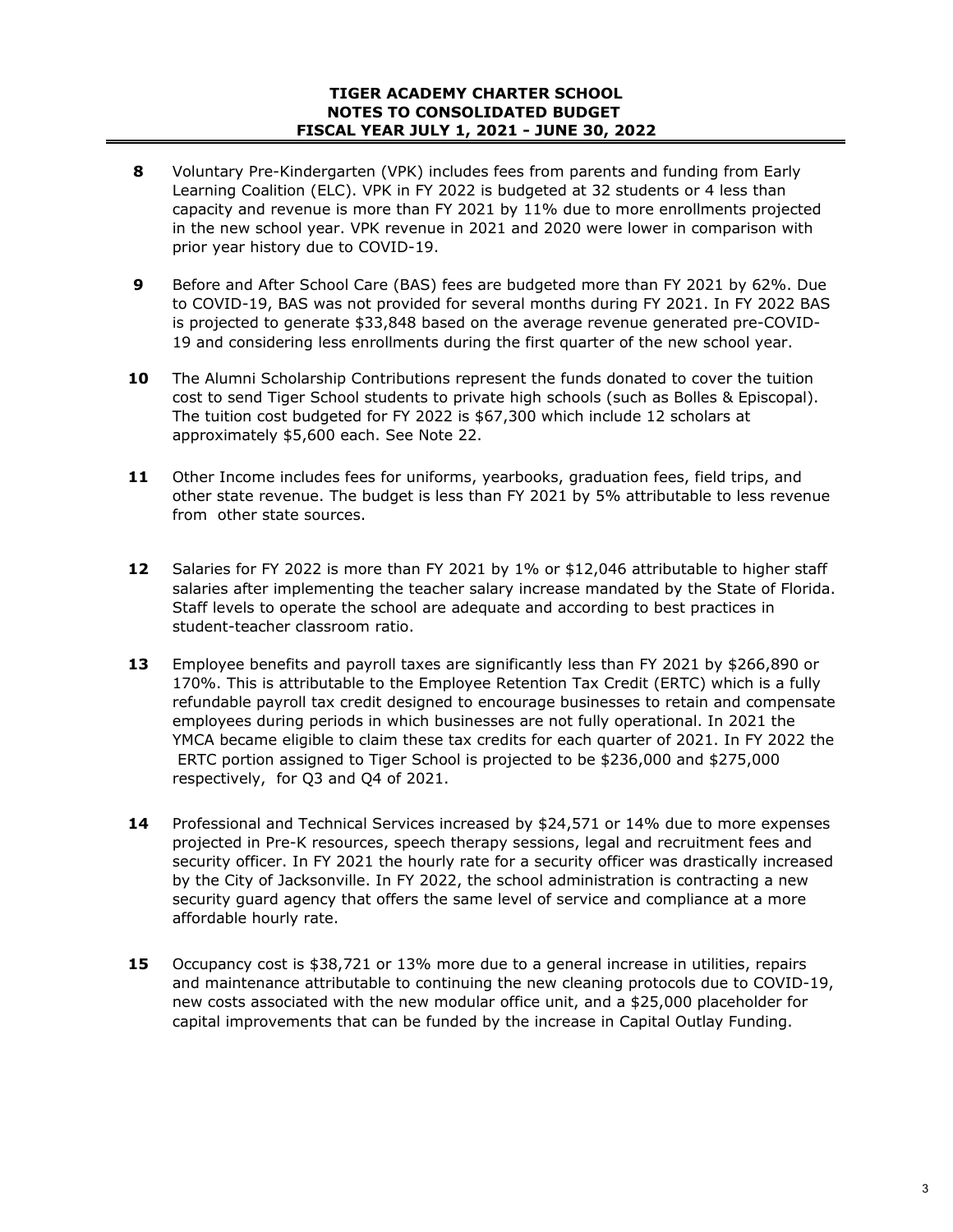## **TIGER ACADEMY CHARTER SCHOOL NOTES TO CONSOLIDATED BUDGET FISCAL YEAR JULY 1, 2021 - JUNE 30, 2022**

- **16** Rent is \$19,714 less than FY 2021 because less Technology rental cost. Last year, the CSP Grant funded additional technology rental cost that is not projected to take place during FY 2022. The budget is comprised of: \$19,903 for software funded by Title 1 and required to be recognized as rent expense; \$10,730 for the new modular office unit and \$201,024 for facilities leased from Strong Communities Realty Corp (SCRC). The modular unit and SCRC rent expenses are funded by the Capital Outlay Funds, see note #7.
- **17** Purchased Services is \$10,964 or 32% more than FY 2021 due to higher cost of bus services and field trips projected during the third and forth quarter of FY 2022. The projection is based on updated CDC guidelines for social distancing which changed from 6 ft. to 3 ft. for students.
- **18** Materials and Supplies are slightly more than FY 2021 by \$2,588 or 1%. In FY 2022 food supplies expenses are higher in anticipation of more students and meals being served in the NSLP program. The increase is somewhat offset by a reduced cost of classroom libraries, books, and textbooks which were purchased through the CSP and UNiSIG grants this fiscal year.
- **19** Equipment cost includes purchase of chairs, class room projectors, online portals, tablets, cases, monitors and laptops. In FY 2021 equipment and other resources needed to make the school ready for COVID-19 were funded by the CSP grant by approximately \$101K. These purchases will not be required in FY 2022.
- **20** YMCA Metro services is for administrative and management support. To assist Tiger financially, the YMCA agreed in FY 2019 to reduce Metro YMCA Services fees to \$75,000 for FYs 2019, 2020 and 2021. The YMCA has agreed to keep the fees at the same amount for another three years, from FY 2022 to FY 2024. Level of support will not be affected.
- **21** District administration fee is 5% of FEFP revenue. The expense in FY 2022 is budgeted less due to less revenue projected from FEFP in comparison to prior year.
- **22** The Scholarship Tuition fees represent the cost of tuition of Tiger Academy graduates enrolled in private high schools such as Bolles and Episcopal. The cost is budgeted according to the 2022 tuition cost of \$67,300. See note #10.
- **23** Other expenses include training costs, mileage reimbursement and organizational dues and are budgeted to increase by 4%.

The YMCA was eligible in 2021 to apply for the Paycheck Protection Program (PPP). This is a loan designed to provide a direct incentive for small businesses, including nonprofit organizations, to keep their workers on payroll and borrowers are eligible for loan forgiveness under certain rules and restrictions. In FY 2021 the loan proceeds were

**24** recognized as revenue based on the recommendation of external auditors, Dixon Hughes Goodman, to record the revenue as eligible expenses are incurred. The YMCA is confident the loan will be forgiven and Tiger Academy's portion of the forgiven loan represents \$369,146.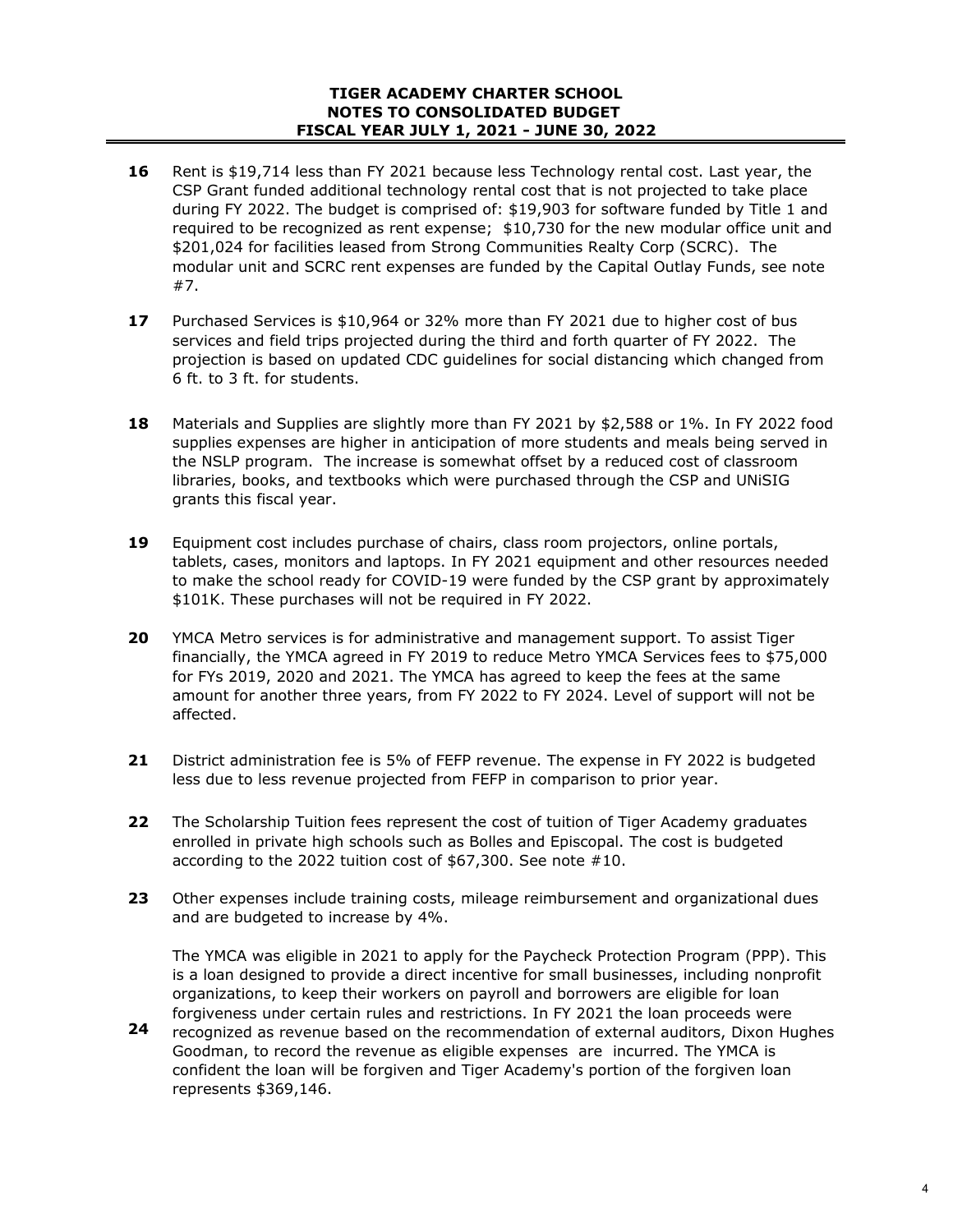**25** Gifts and Grants are budgeted at the amount needed to fund the deficit in FY 2022. The deficit increased in FY 2022 by \$97,713 in comparison to FY 2021. The variance is attributable to the PPP loan proceeds recognized in FY 2021 that reduced the deficit required to sustain operations. Additionally, the total ERTCs projected in FY 2022 for approximately \$510,000, see note #13, will offset payroll expenses and significantly reduce the gifts required to fund the operating deficit in FY 2022.

Gifts in-kind is the anticipated request from Tiger Academy to SCRC for the shortfall between Capital Outlay Funding and the annual lease due to SCRC. In FY 2022 the shortfall is not applicable due to the additional funding from the School Capital Outlay Surtax.

**26**